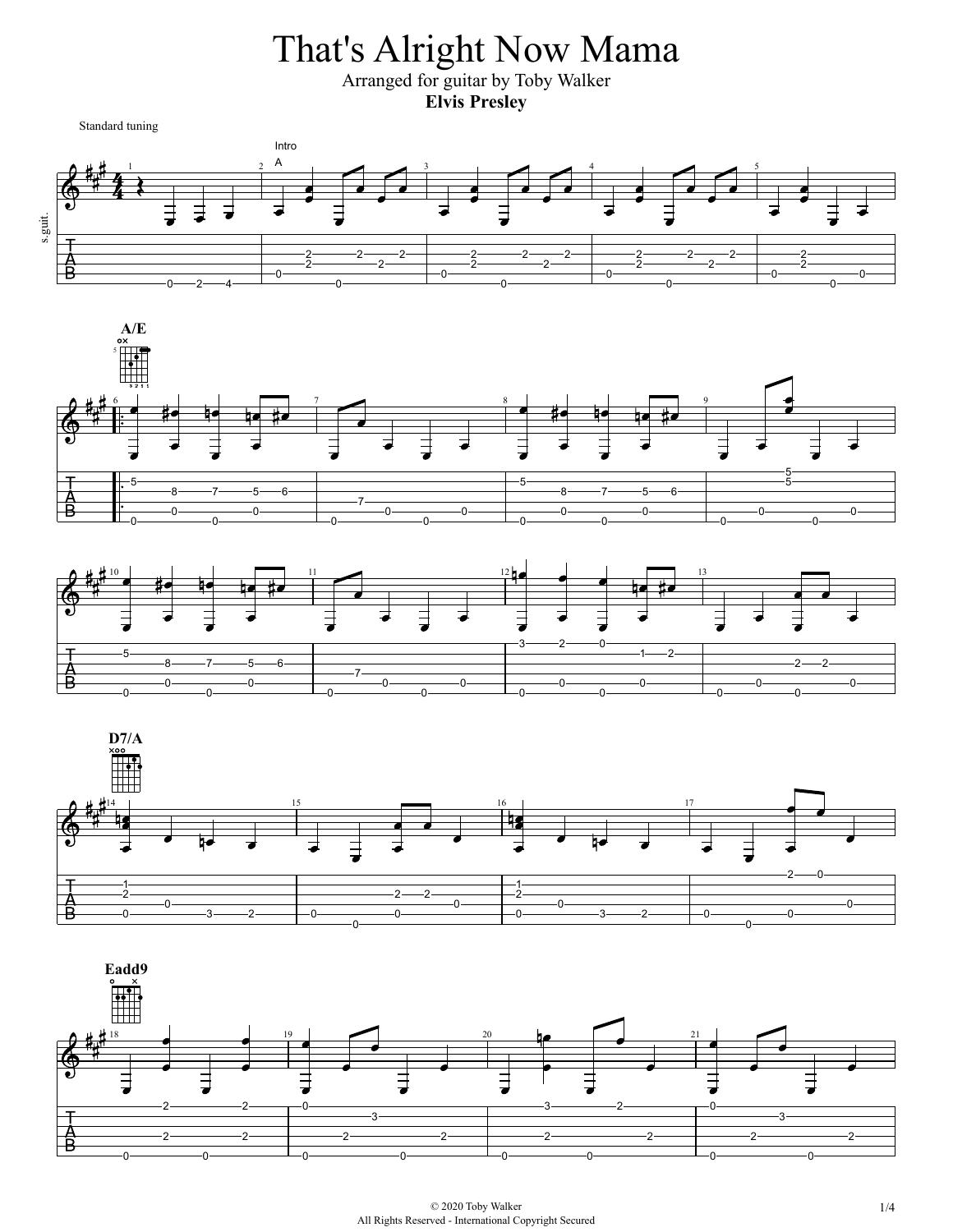









2/4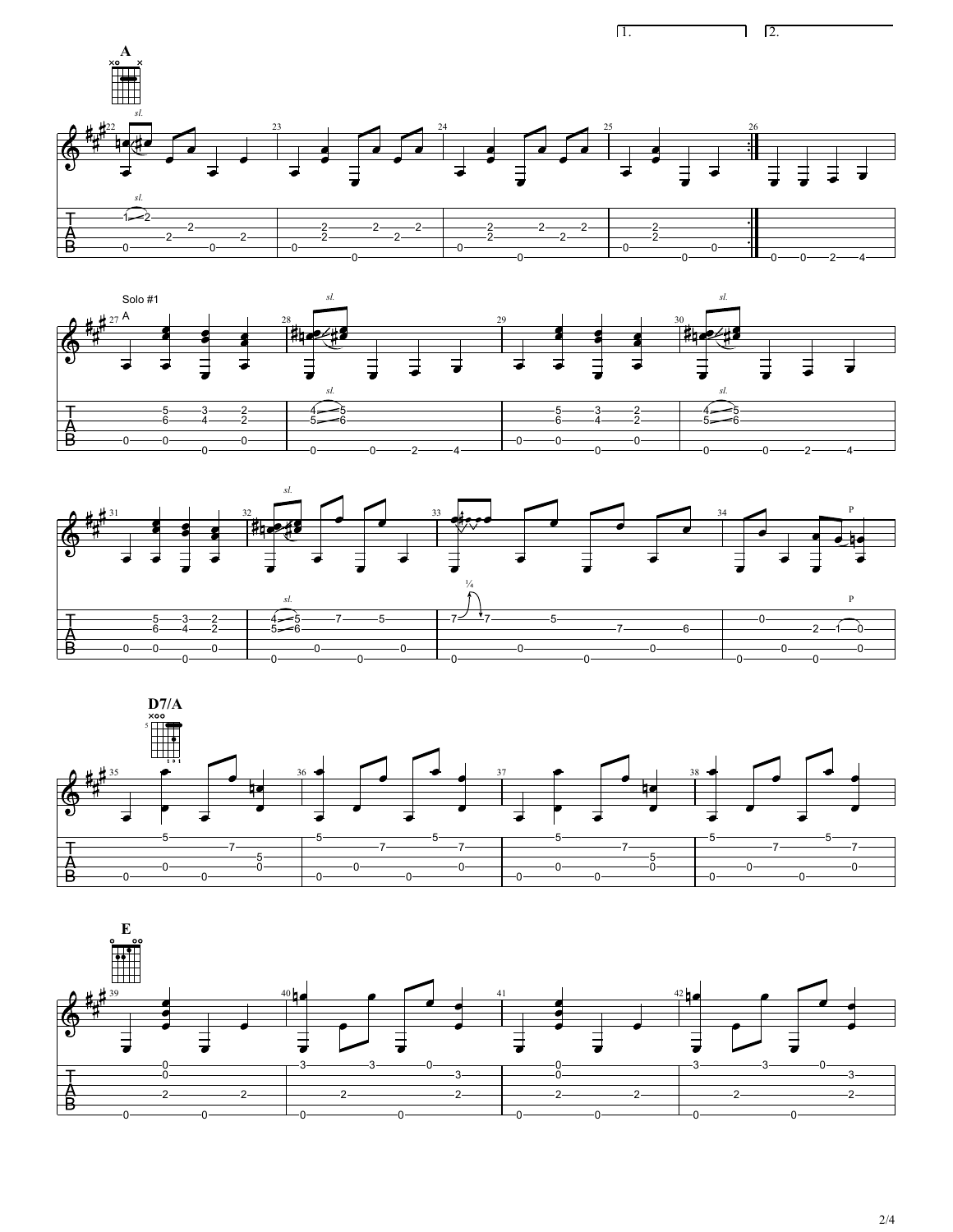